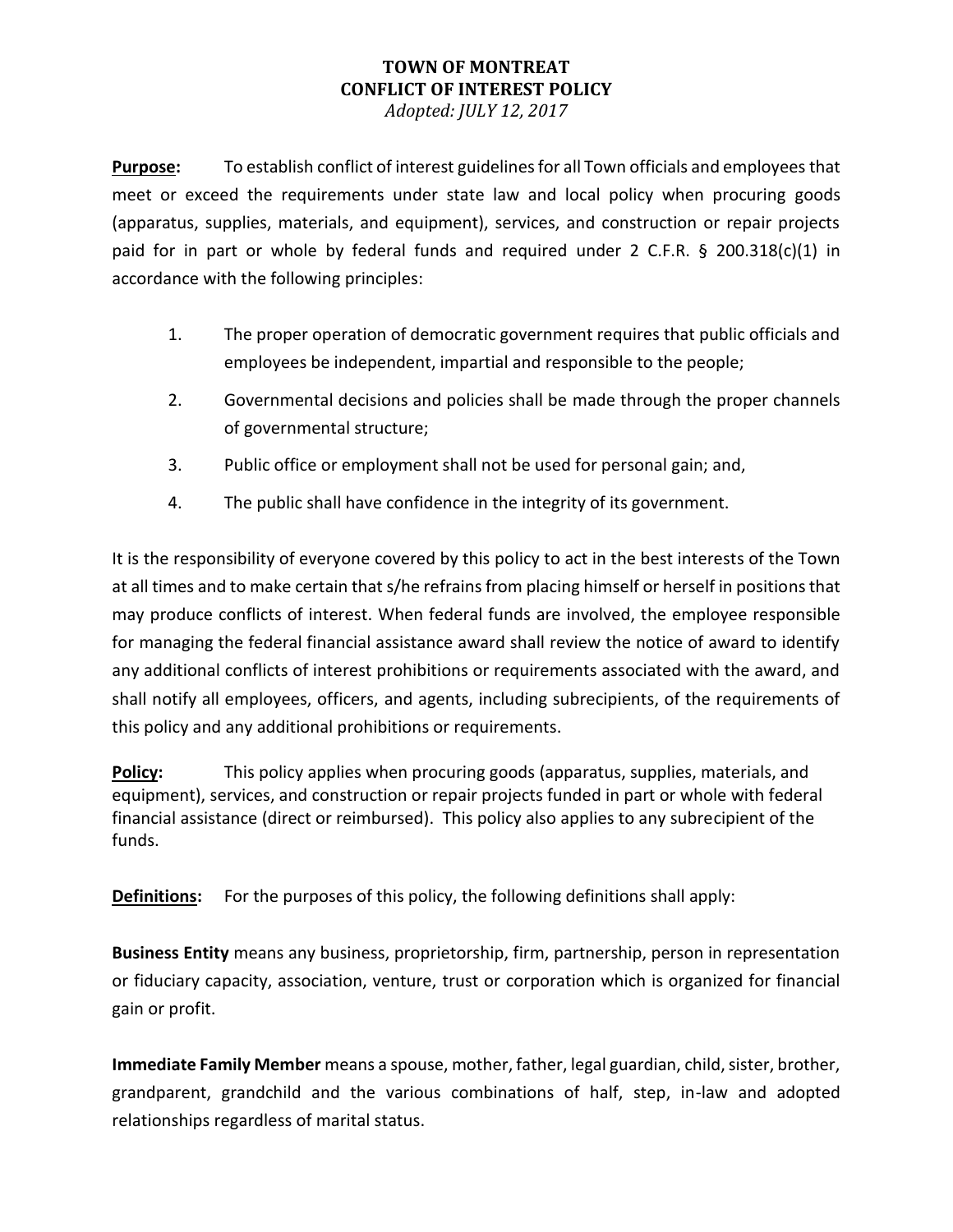**Interest** means any direct or indirect pecuniary or material benefit accruing as a result of a contract or transaction which is or may be the subject of an official act or action by or with the Town of Montreat.

**Official Act or Action** means any legislative, administrative, appointive or discretionary act of any appointed Board or Commission member or elected official, or any action passed by a majority vote of the Montreat Board of Commissioners.

**Town Official** means the Mayor, members of the Montreat Board of Commissioners, appointees to any Town Boards, Commissions or Committees, individuals appointed to represent or serve on behalf of the Town of Montreat on a board, commission or committee founded by an outside entity, and any full-time, part-time, regular, probationary, temporary, trainee or volunteer employee as defined under Article I, Section 7 of the Town of Montreat Personnel Policy.

## **Standards of Conduct:**

- **A. Conflicts of Interest**. In addition to the prohibition against self-benefiting from a public contract under G.S. 14-234, no officer, employee, or agent of the Town of Montreat may participate directly or indirectly in the selection, award, or administration of a contract if he or she has a real or apparent conflict of interest. A real or apparent conflict exists when any of the following parties has a financial or other interest in or receives a tangible personal benefit from a firm considered for award of a contract:
	- 1. The employee, officer, or agent involved in the selection, award, or administration of a contract;
	- 2. Any member of his or her immediate family;
	- 3. His or her partner; or
	- 4. An organization which employs or is about to employ any of these parties.

The Mayor or any member of the Montreat Board of Commissioners who has an interest in an official act or action shall publicly disclose the nature of their interest and shall withdraw from voting upon that matter if excused by a majority vote of the Montreat Board of Commissioners pursuant to N.C.G.S. §160A-75. Any officer, employee, or agent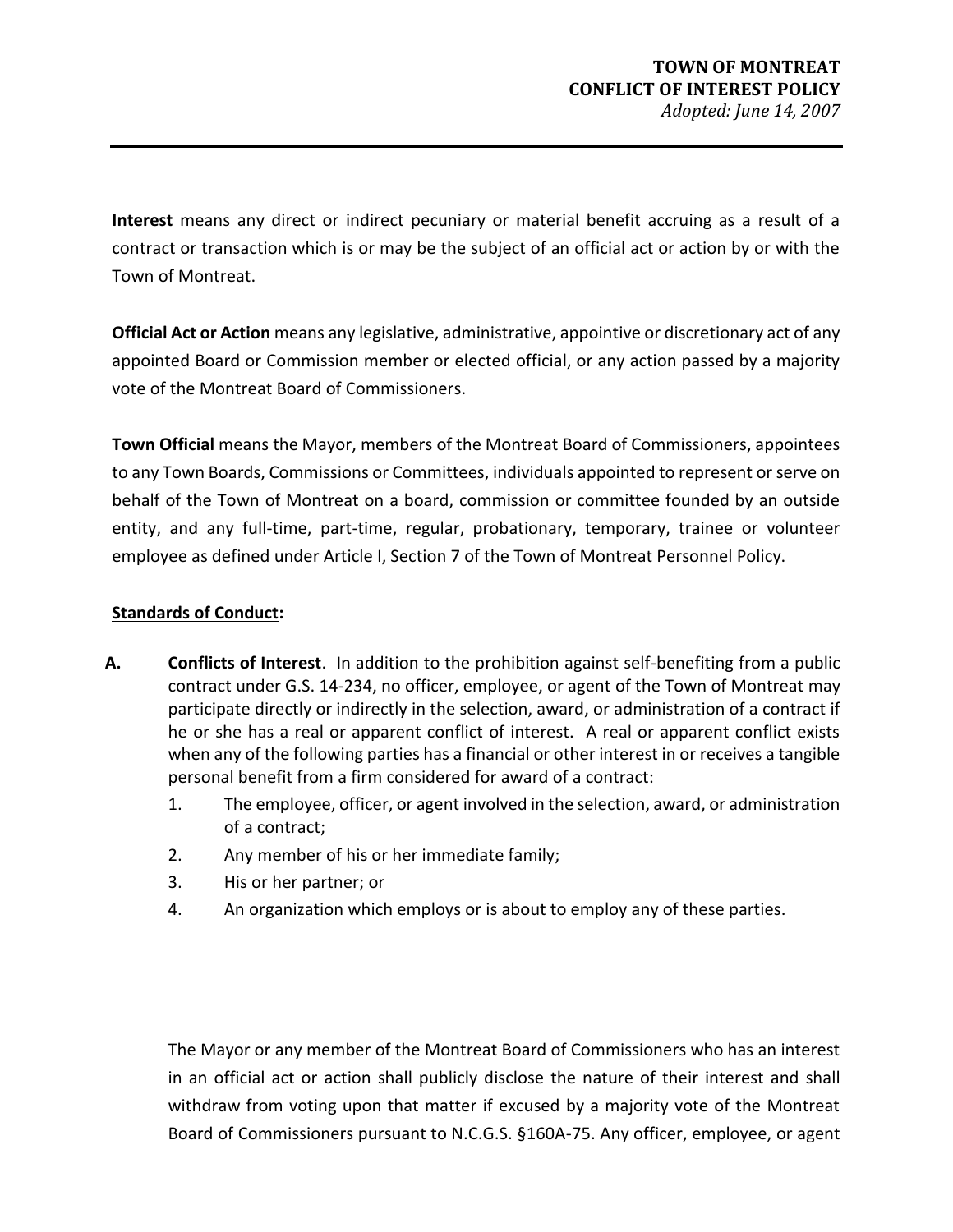with an actual, apparent, or potential conflict of interest as defined in this policy shall report the conflict to his or her immediate supervisor. When federal funds are involved any such conflict shall be disclosed in writing to the federal award agency or pass-through entity in accordance with applicable Federal awarding agency policy.

- C. Use of Official Position. No Town Official shall use his or her official position or the Town's facilities for private or political gain. In addition, no Town Official shall misuse their status in such a way as to require, expect or accept favors from subordinate employees.
- D. Disclosure of Information. No Town Official shall use or disclose confidential information gained in the course of or by reason of his or her official position for the purposes of advancing:
	- 1. His or her financial or personal interest;
	- 2. A Business Entity of which s/he is an owner(in part or in whole), an officer or a director; or
	- 3. The financial or personal interest of an Immediate Family Member or that of any other person.
- E. Incompatible Service. No Town Official shall engage in, or accept private employment or render service for private interest, when such employment or service is incompatible with the proper discharge of the Official's public duties or would tend to impair independence of judgment or action in the performance of his or her official duties unless otherwise permitted by law and unless disclosure is made and provided in this Policy. Before accepting private employment, the Town Official should consider whether such employment would negatively impact the Town.
- F. Gifts. In addition to the prohibition against accepting gifts and favors from vendors and contractors under G.S. 133-32, officers, employees, and agents of the Town of Montreat are prohibited from accepting or soliciting gifts, gratuities, favors, or anything of monetary value from contractors, suppliers, or parties to subcontracts. Items of nominal value valued at less than \$50.00 which fall into one of the following categories may be accepted: